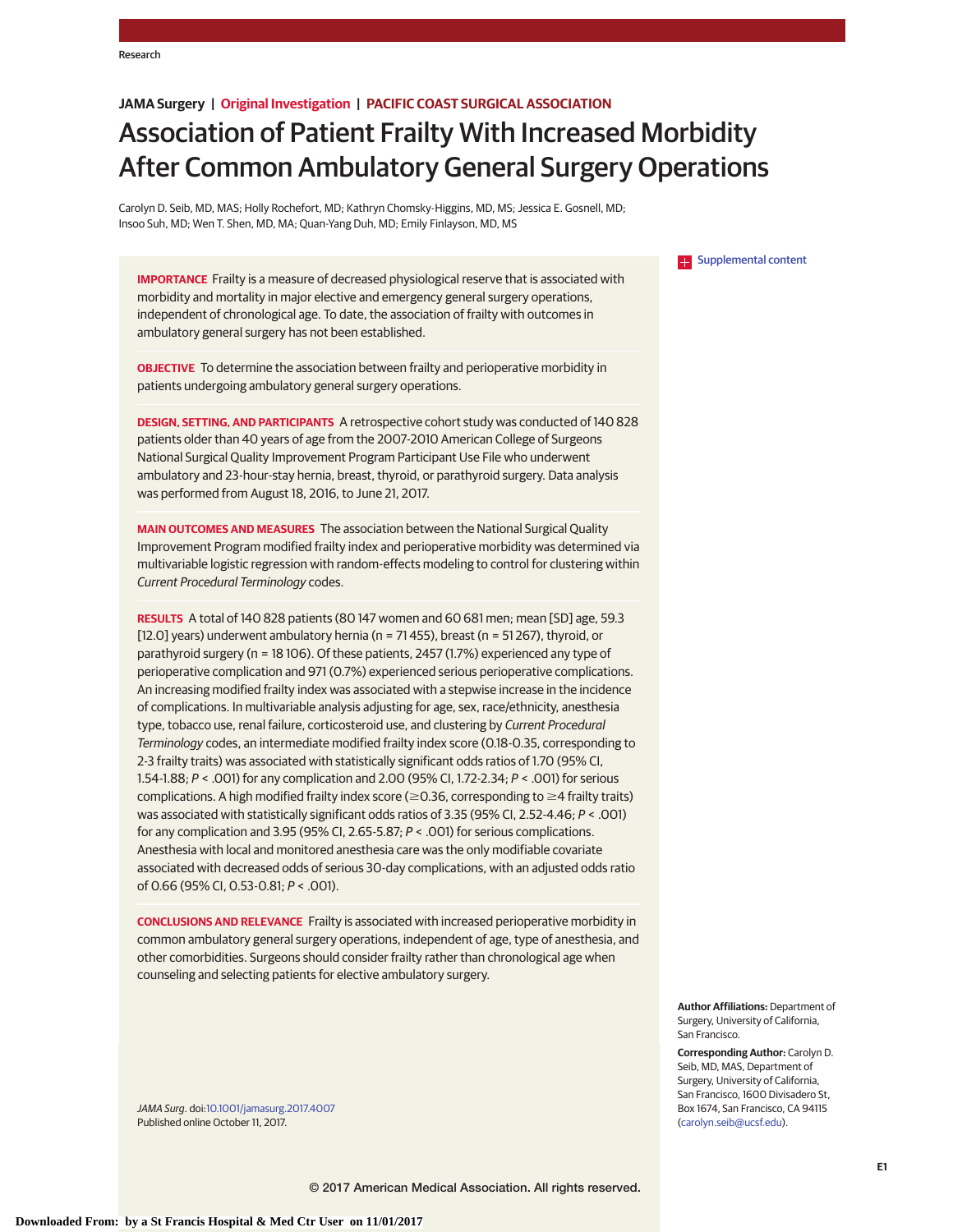**Question** Is frailty associated with perioperative morbidity in patients undergoing ambulatory hernia, breast, thyroid,

**Findings** In this cohort study, an increasing National Surgical Quality Improvement Program modified frailty index was associated with a stepwise increase in the incidence of 30-day complications; an intermediate modified frailty index (2-3 frailty traits) and a high modified frailty index ( $\geq$ 4 frailty traits) were significantly associated with any type of complication and with serious complications, respectively, in multivariable analysis adjusting for other risk factors and clustering by operation. Anesthesia with local and monitored anesthesia care was the only modifiable covariate associated with

**Key Points**

or parathyroid surgery?

The population of patients older than 65 years of age continues to increase and alter the demographics of those<br>seeking surgical care. In 2006, patients older than 65 years<br>of age made up 22% of patients undergoing ambulat tinues to increase and alter the demographics of those of agemade up 32% of patients undergoing ambulatory surgery in the United States, and with this group projected to double in number from 2010 to 2050, this percentage is likely to increase accordingly.<sup>1,2</sup> As the baby boomer generation ages and life expectancy increases, surgical services will have to focus on providing safe and specialized care for this aging population in the ambulatory setting.

Frailty is ameasure of decreased physiological reserve that results from impairments inmultiple organ systems and can be distinguished from the aging process and comorbidity.Multiple studies have shown that frailty is associated with increased risk of complications in a wide range of elective and emergency operations.<sup>3-8</sup> These effects appear to be independent of chronological age. However, there is evidence that older patients are less likely than younger patients to receive standard of care operative management for benign and malignant conditions, even after adjusting for health status and preference.<sup>9-12</sup> In addition, higher-than-anticipated complication rates for younger frail patients<sup>13</sup> suggest that operative risks should be carefully weighed in this group and that informed consent must take into account more than just chronological age. Preoperative assessment of frailty is critical to ensuring that indicated operations are performed on the right patients and that patients are well informed of their surgical risk. In addition, there is evidence that preoperative targeted interventions to optimize medical comorbidities, nutrition, and physical fitness in at-risk patients can improve outcomes and postoperative functional status and reduce complications and length of stay (LOS).<sup>14-17</sup>

There are few studies addressing the association of frailty with outcomes in patients undergoing ambulatory and 23-hourstay surgery. Although operations performed in this setting are generally considered to be low risk, studies of surgical outcomes that stratify patients based on age may be subject to selection bias and fail to address the association of impaired physiological reserve with complications and quality of life. In addition, results from single-center studies of elderly patients are often superior to those in population-based studies, suggesting that continued investigation is needed to inform decision making in this group.<sup>3</sup> The aim of this study is to better understand the association of frailty with perioperative outcomes of patients undergoing common ambulatory general surgery operations. Further information on this association will allow us to appropriately counsel elderly patients on the risks of surgery; improve access to care for older, nonfrail patients; and intervene preoperatively to improve patient fitness and surgical outcomes.

# **Methods**

## Database and Patient Selection

We used the 2007-2010 American College of Surgeons National Surgical Quality Improvement Program (NSQIP) Participant Use File for our analysis. This database contains prospective, multi-institutional information on patient characteristics and 30-day morbidity and mortality outcomes for a Frailty was assessed using the NSQIP modified frailty index (mFI), a measure of frailty based on 11 NSQIP variables that is adapted from the Canadian Study of Health and Aging Frailty Index<sup>20</sup> and has been validated to correlate with frailty in all surgical specialties.<sup>7,13,21,22</sup>The variables included in the mFI are listed in the Box. The mFI scores are obtained by adding the total number of present variables and dividing by 11, the total possible points. ThemFIwas tested inmultivariablemodels as a continuous predictor and then broken down into the following multilevel categories to facilitate the clinical application of study findings: low mFI (score ≤0.18, corresponding to 0-1 frailty traits), intermediatemFI (score 0.18-0.35, corresponding to 2-3 frailty traits), and high mFI (score ≥0.36, corresponding to ≥4 frailty traits). Additional covariates included in multivariable models based on clinical relevance were age, sex, race/ethnicity, type of anesthesia, tobacco use, renal failure, and corticosteroid use.

systematic sample of major inpatient and outpatient surgical procedures at participating institutions. Trained surgical clinical reviewers obtain complete 30-day follow-up data on selected patients with regular interrater reliability audits.<sup>18</sup> The collection of NSQIP data has been previously described.<sup>19</sup>This study was exempt from approval by the University of California, San Francisco Institutional Review Board because it involved analysis of deidentified patient data. Informed consent was not required because data were deidentified.

**Meaning** Frailty is independently associated with perioperative morbidity in patients undergoing common ambulatory general surgery and should be considered in patient selection and counseling.

decreased odds of serious 30-day complications.

Patients undergoing ambulatory surgery were identified using variables for outpatient procedures and total LOS. Surgical procedures listed as emergencies or that didnotuse anesthesiawere excluded. Ambulatory hernia surgery, breast surgery, thyroid surgery, and parathyroid surgerywere identified using*Current Procedural Terminology* codes (eTable 1 in the [Supplement\)](http://jama.jamanetwork.com/article.aspx?doi=10.1001/jamasurg.2017.4007&utm_campaign=articlePDF%26utm_medium=articlePDFlink%26utm_source=articlePDF%26utm_content=jamasurg.2017.4007).We did not include thyroid or parathyroid surgery requiring sternotomy.

### Outcome Variables

Covariates

The NSQIP contains comprehensive data on 30-day perioperative complications and mortality. Primary outcomes were any type of 30-day complication and serious 30-day complications.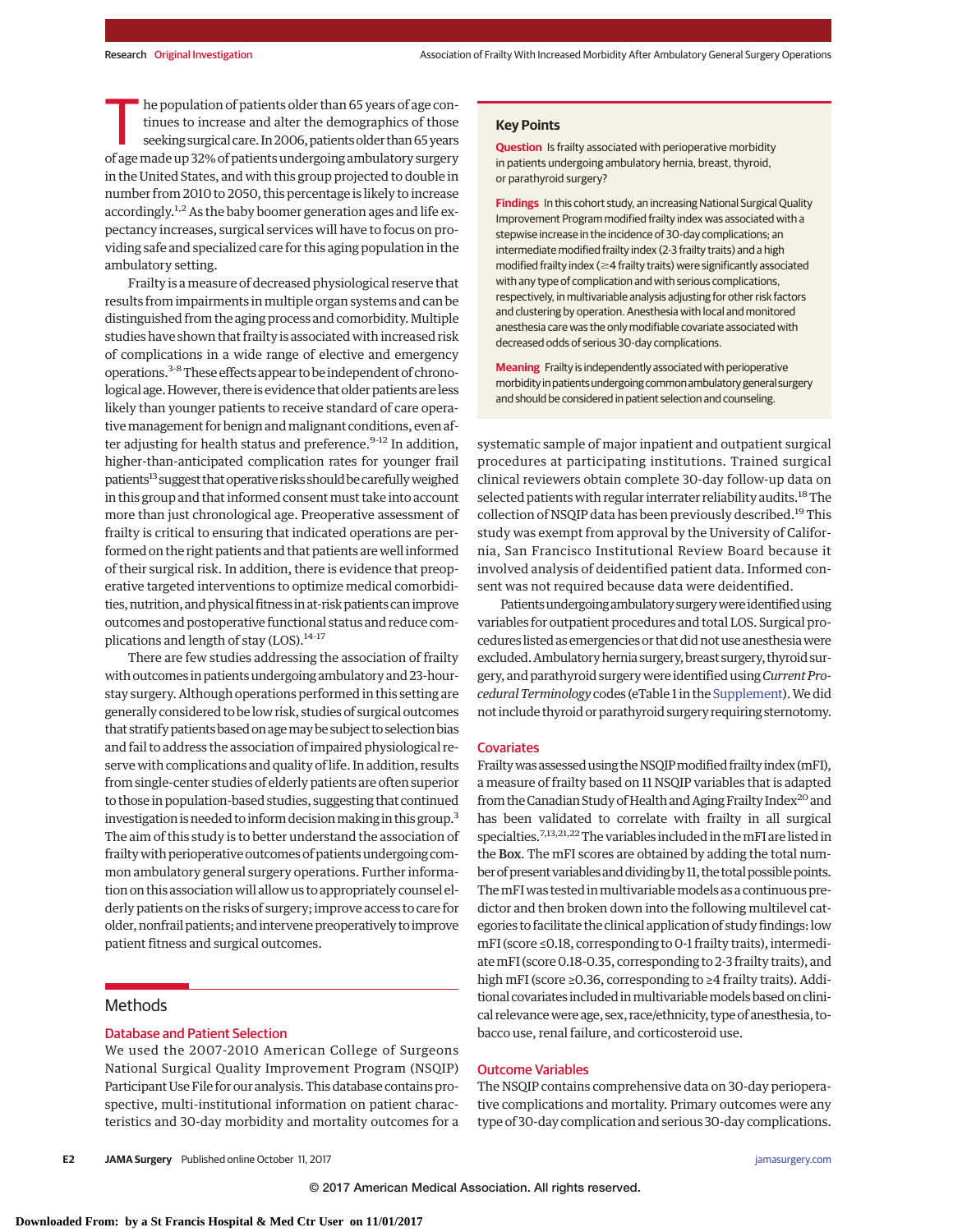Any type of complication included pneumonia, unplanned intubation, ventilator dependence, cardiac arrest or myocardial infarction, stroke or coma for longer than 24 hours, acute or progressive renal failure, bleeding, sepsis, surgical site infections, wound dehiscence, venous thromboembolism, and urinary tract infections. Serious complications excluded urinary tract infections and superficial surgical site infections, which do not have uniform clinical significance.We chose to include in our primary outcomes complications that are not life threatening but that may significantly affect the quality of life, recovery, and long-term functional outcomes of frail patients undergoing elective surgery. Additional 30-day outcomes included mortality and LOS.

#### Statistical Analysis

Statistical analysis was performed from August 18, 2016, to June 21, 2017.  $\chi^2$  Statistics and analysis of variance were used to compare differences in perioperative outcomes between mFI categories. Multivariable logistic regression was used to calculate odds ratios (ORs) for the association between mFI category and primary outcomes adjusting for prespecified covariates. Clustering by *Current Procedural Terminology* codes using multilevel modeling with random effects was used to account for intraprocedure variation in the overall model. Adjusted ORs were also calculated within surgery type. Multivariable linear regression was used to compare LOSs in each group. The significance level for all comparisons was *P* < .05, and the tests were 2-tailed. Analysis was performed using STATA statistical software, version 13.0 (StataCorp LP).

## Results

## Patient Characteristics

We identified 140 828 patients older than 40 years of age who underwent ambulatory hernia (n = 71 455), breast (n = 51 267), thyroid, or parathyroid surgery (n = 18 106). Baseline demographic and comorbidity characteristics are listed in Table 1. A total of 118 831 patients had low mFI scores, 21 036 had intermediate mFI scores, and 961 had high mFI scores. As expected in the ambulatory setting, more than 99% of patients (n = 139 732) had independent functional status on admission, and most had no or mild systemic disease (102 539 [72.8%] patients with American Society of Anesthesiologists class I or II). However, 192 patients (20.0%) with high mFI scores had dependent functional status prior to admission compared with 255 (0.2%) patients with low mFI scores. The most prevalent comorbidities contributing to frailty in patients with intermediate and high mFI scores were hypertension (20 201 [96.0%] with intermediate mFI scores and 946 [98.4%] with high mFI scores), insulin-dependent and non–insulin-dependent diabetes (11 046 [52.5%] with intermediate mFI scores and 699 [72.7%] with high mFI scores), and coronary artery disease (7286 [34.6%] with intermediate mFI scores and 760 [79.1%] with high mFI scores). A total of 73 033 patients (51.9%) had no frailty traits, 45 798 (32.5%) had 1 frailty trait, 21 036 (14.9%) had 2 to 3 frailty traits, and 959 (0.7%) had 4 or more frailty traits (Table 2).

Box. Variables Corresponding to Frailty Traits That Are Included in the 11-Variable National Surgical Quality Improvement Program Modified Frailty Index

- History of diabetes
- Impaired functional status
- History of chronic obstructive pulmonary disease or pneumonia
- History of congestive heart failure
- History of myocardial infarction within 6 months
- History of percutaneous coronary intervention
- Cardiac surgery or angina
- Receipt of hypertensive medications
- Peripheral vascular disease or rest pain
- Impaired sensorium
- History of transient ischemic attack or cerebrovascular accident with persistent residual deficit

#### **Complications**

An increasing mFI score was associated with a stepwise increase in the unadjusted incidence of complications (Table 2). Overall complication rates were low, and 30-day mortality was rare. Any type of postoperative complication occurred in 2457 patients (1.7%), and serious postoperative complications occurred in 971 patients (0.7%). An increasing mFI score was associated with a statistically significant increase in the occurrence of any complication (1828 of 118831 [1.5%] in patientswith lowmFI scores and 56 of 961 [5.8%] in thosewith highmFI scores;*P* < .001), serious complications (671 of 118831 [0.6%] in patients with low mFI scores and 29 of 961 [3.0%] in those with high mFI scores; *P* < .001), and 30-daymortality (52 of 118831 [0.04%] among patientswith lowmFI scores and 3 of 961 [0.3%] among thosewith high mFI scores;  $P <$  .001). The percentage of patients with an LOS longer than 1 day was greater among patients with intermediate mFI scores (663 of 21036 [3.2%]) and patients with high mFI scores (52 of 961 [5.4%]) than among those with low mFI scores (2297 of 118831 [1.9%]; *P* < .001). Data on the unadjusted frequencies of specific complications are provided in eTable 2 in the [Supple](http://jama.jamanetwork.com/article.aspx?doi=10.1001/jamasurg.2017.4007&utm_campaign=articlePDF%26utm_medium=articlePDFlink%26utm_source=articlePDF%26utm_content=jamasurg.2017.4007)[ment.](http://jama.jamanetwork.com/article.aspx?doi=10.1001/jamasurg.2017.4007&utm_campaign=articlePDF%26utm_medium=articlePDFlink%26utm_source=articlePDF%26utm_content=jamasurg.2017.4007) The most common complications were superficial incisional, deep incisional, and organ or space surgical site infections, followed by urinary tract infections, pulmonary complications, and sepsis.

In multivariable logistic regression models, the mFI was strongly associated with the occurrence of complications. In multivariable analysis, intermediate mFI scores were associated with ORs of 1.70 (95%CI, 1.54-1.88;*P* < .001) for any complication and 2.00 (95% CI, 1.72-2.34; *P* < .001) for serious complications (Table 3). High mFI scores were associated with ORs of 3.35 (95% CI, 2.52-4.46; *P* < .001) for any complication and 3.95 (95% CI, 2.65-5.87; *P* < .001) for serious complications. In the adjusted model, being 80 to 89 years of age (OR, 1.36; 95% CI, 1.04-1.77; *P* = .03) or 90 years of age or older (OR, 2.27; 95% CI, 1.21-4.24; *P* = .01) was also associated with increased odds of serious complications. The only modifiable covariate associated with decreased odds of serious complications in the multivariable model was anesthesia with local and monitored anesthesia care with an OR of 0.66 (95% CI, 0.53-0.81,*P* < .001). Onmultivariable linear regression, intermediate and high mFI scores were associated with increases in LOS of 0.099 days (95% CI, 0.054-0.144; *P* < .001)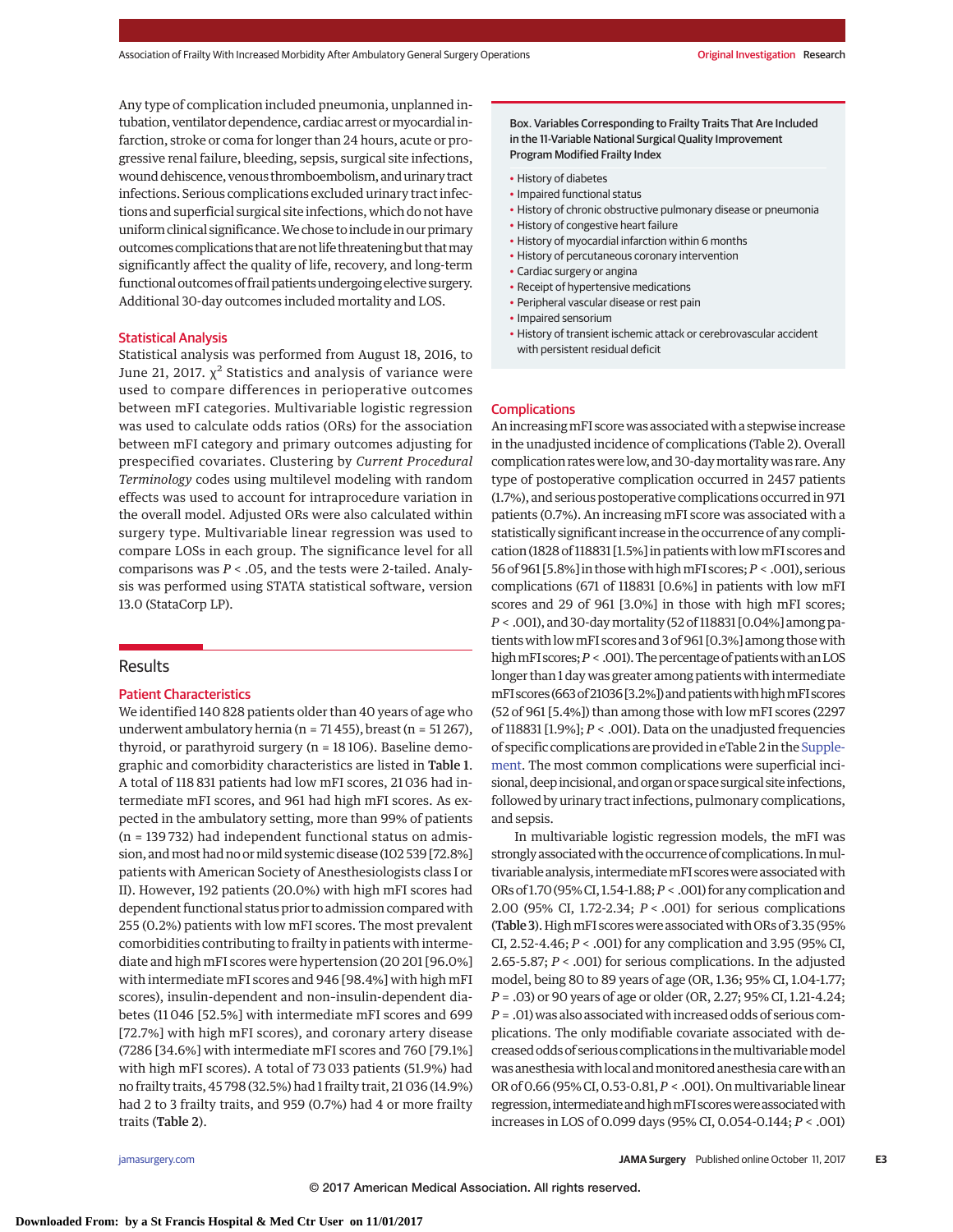Table 1. Baseline Characteristics of Patients Undergoing Ambulatory and 23-Hour-Stay Hernia, Breast, Thyroid, or Parathyroid Surgery in 2007-2010 ACS NSQIP PUF

|                                                         | Patients, No. (%)                     |                                 |                                                  |                                |
|---------------------------------------------------------|---------------------------------------|---------------------------------|--------------------------------------------------|--------------------------------|
|                                                         |                                       | <b>NSQIP mFI Score</b>          |                                                  |                                |
| Characteristic                                          | <b>All Patients</b><br>$(N = 140828)$ | Low<br>(50.18)<br>(n = 118 831) | Intermediate<br>$(0.18 - 0.35)$<br>$(n = 21036)$ | High<br>(20.36)<br>$(n = 961)$ |
| Demographics                                            |                                       |                                 |                                                  |                                |
| Age, mean (SD), y                                       | 59.3 (12.0)                           | 57.8 (11.6)                     | 66.7 (11.3)                                      | 70.8 (10.5)                    |
| Female sex                                              | 80 147 (56.9)                         | 68 822 (57.9)                   | 10865 (51.7)                                     | 460 (47.9)                     |
| Race/ethnicity                                          |                                       |                                 |                                                  |                                |
| American Indian<br>or Alaskan Native                    | 806(0.6)                              | 700(0.6)                        | 103(0.5)                                         | 3(0.3)                         |
| Asian or Pacific Islander                               | 3173 (2.3)                            | 2793(2.4)                       | 371 $(1.8)$                                      | 9(0.9)                         |
| <b>Black</b>                                            | 12 675 (9.0)                          | 9863(8.3)                       | 2697 (12.8)                                      | 115 (12.0)                     |
| White                                                   | 109 395 (77.7)                        | 92 472 (77.8)                   | 16 146 (76.8)                                    | 777 (80.9)                     |
| Other or unknown                                        | 14 779 (10.5)                         | 13 003 (10.9)                   | 1719 (8.2)                                       | 57 (5.9)                       |
| Preoperative health and<br>comorbidities                |                                       |                                 |                                                  |                                |
| BMI, mean (SD)                                          | 28.6(7.3)                             | 28.2 (7.1)                      | 30.8(8.1)                                        | 30.1(7.9)                      |
| Weight loss (>10% in 6 mo)                              | 500(0.4)                              | 370(0.3)                        | 117(0.6)                                         | 13(1.4)                        |
| Current smoker                                          | 23 157 (16.4)                         | 19 614 (16.5)                   | 3309 (15.7)                                      | 234 (24.4)                     |
| Insulin-dependent and<br>non-insulin-dependent diabetes | 14 287 (10.1)                         | 2542(2.1)                       | 11046 (52.5)                                     | 699 (72.7)                     |
| Chronic obstructive<br>pulmonary disease                | 3867 (2.8)                            | 1028(0.9)                       | 2433 (11.6)                                      | 406 (42.3)                     |
| Hypertension requiring<br>medication                    | 60 740 (43.1)                         | 39 593 (33.3)                   | 20 201 (96.0)                                    | 946 (98.4)                     |
| Coronary artery disease                                 | 9436 (6.7)                            | 1390(1.2)                       | 7286 (34.6)                                      | 760 (79.1)                     |
| Congestive heart failure                                | 145(0.1)                              | 5 (< 0.01)                      | 93(0.5)                                          | 47 (4.9)                       |
| History of myocardial infarction                        | 131(0.1)                              | 9(0.01)                         | 80(0.4)                                          | 42 (4.4)                       |
| Peripheral vascular disease                             | 868 (0.6)                             | 98(0.1)                         | 538(2.6)                                         | 232 (24.1)                     |
| History of stroke<br>or transient ischemic attack       | 5137 (3.7)                            | 880 (0.7)                       | 3645 (17.3)                                      | 612 (63.7)                     |
| Currently undergoing dialysis                           | 626(0.5)                              | 318(0.3)                        | 266(1.3)                                         | 42 (4.4)                       |
| Corticosteroid use                                      | 2089 (1.5)                            | 1419 (1.2)                      | 620(3.0)                                         | 50(5.2)                        |
| Disseminated cancer                                     | 596 (0.4)                             | 478 (0.4)                       | 109(0.5)                                         | 9(0.9)                         |
| Impaired sensorium                                      | 26(0.02)                              | $1$ (<0.01)                     | 18 (0.09)                                        | 7(0.7)                         |
| Functional status prior to surgery                      |                                       |                                 |                                                  |                                |
| Independent                                             | 139 732 (99.2)                        | 118 574 (99.8)                  | 20 390 (96.9)                                    | 768 (79.9)                     |
| Partially or totally dependent                          | 1093(0.8)                             | 255(0.2)                        | 646 (3.1)                                        | 192 (20.0)                     |
| ASA class                                               |                                       |                                 |                                                  |                                |
| No disease or mild<br>systemic disease                  | 102 539 (72.8)                        | 95 914 (80.7)                   | 6552 (31.2)                                      | 73 (7.6)                       |
| Severe systemic disease                                 | 35 668 (25.3)                         | 21 524 (18.1)                   | 13 428 (63.8)                                    | 716 (74.5)                     |
| Life-threatening systemic disease<br>or moribund        | 1647(1.2)                             | 563 (0.5)                       | 917(4.4)                                         | 167(17.4)                      |
| Type of surgery                                         |                                       |                                 |                                                  |                                |
| Hernia repair                                           | 71 455 (50.7)                         | 59 330 (49.9)                   | 11 583 (55.1)                                    | 542 (56.4)                     |
| <b>Breast surgery</b>                                   | 51 267 (36.4)                         | 44 342 (37.3)                   | 6617 (31.5)                                      | 308 (32.1)                     |
| Cervical endocrine surgery                              | 18 106 (12.9)                         | 15 159 (12.8)                   | 2836 (13.5)                                      | 111(11.6)                      |
| Type of anesthesia                                      |                                       |                                 |                                                  |                                |
| General                                                 | 109 207 (77.6)                        | 92 404 (77.8)                   | 16 107 (76.6)                                    | 696 (72.4)                     |
| Local and monitored<br>anesthesia care                  | 28 318 (20.1)                         | 23 825 (20.1)                   | 4265 (20.3)                                      | 228 (23.7)                     |
| Epidural or spinal                                      | 1881 (1.3)                            | 1394 (1.2)                      | 463 (2.2)                                        | 24(2.5)                        |
| Regional                                                | 766(0.5)                              | 645(0.5)                        | 113(0.5)                                         | 8(0.8)                         |

Abbreviations: ACS, American College of Surgeons; ASA, American Society of Anesthesiologists; BMI, body mass index (calculated as weight in kilograms divided by height in meters squared); NSQIP mFI, National Surgical Quality Improvement Program modified Frailty Index; PUF, Participant Use File.

and 0.261 days (95% CI, 0.072-0.450;*P* = .007), respectively. In prespecified subgroup multivariable analysis of hernia, breast, thyroid, or parathyroid surgery, the mFI was still associated with any type of 30-day complications and serious 30-day complications in most analyses (Table 4). However, for cervical endocrine surgery, the mFI was not associated with increased odds of serious complications in the adjusted analysis.

# **Discussion**

Our understanding of the association of frailty with outcomes of patients undergoing the acute stress of surgery has expanded significantly in recent years. It iswell supported that frail geriatric patients experience increased complications, loss of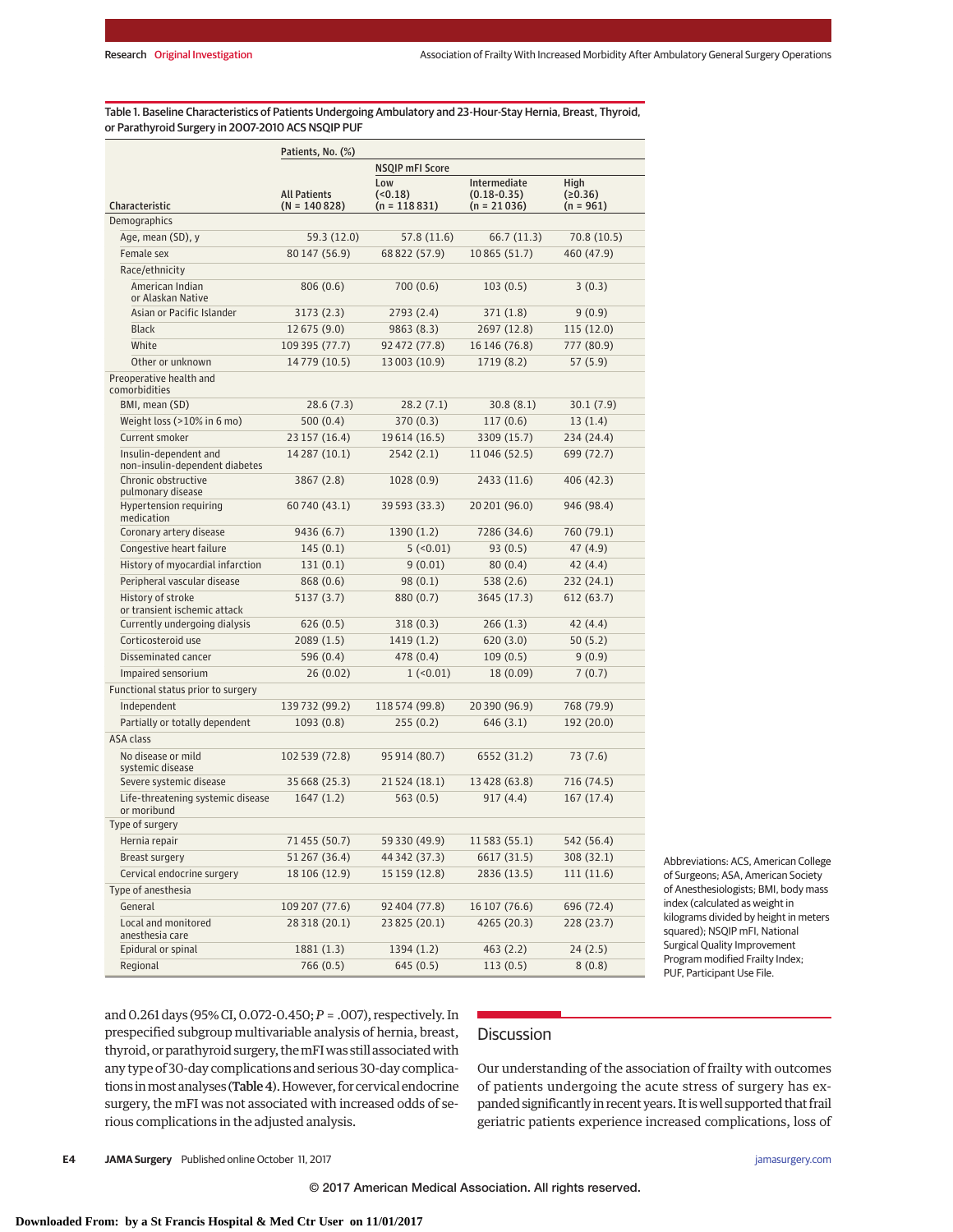functional status, and prolonged recovery after a wide range of elective and emergency surgical procedures.<sup>3-8</sup> However, there has been little focus on how frailty affects patients undergoing common ambulatory general surgery. The assessment of frailty in a geriatric patient can be relevant to both preoperative risk stratification and risk modification to improve outcomes. Therefore, our goal for frailty assessment in the preoperative setting should be to improve patient selection and the informed consent process for frail patients, regardless of chronological age, and to remove barriers to treatment for older nonfrail patients. The results of this study will improve our ability to do this for patients undergoing common general surgery operations.

Our data show that frailty is associated with increased adjusted odds of 30-day morbidity after hernia, breast, thyroid, and parathyroid surgery. Although complication rates were low overall, the relative risk of complications was increased, with patients with 2 to 3 frailty traits (intermediate mFI score) having more than 2 times the odds of serious complications, after adjusting for poor prognostic factors. Hypertension, diabetes, and coronary artery disease were the most common comorbidities contributing to frailty, so the presence of 2 or more of these conditions should be noted in preoperative evaluations. In addition, our findings show that the assessment of preoperative frailty should affect the informed consent process in an elective setting because the risks of operative intervention may outweigh the benefits for certain frail patients.

Inguinal and ventral hernias can have a significant negative effect on quality of life and have the potential to cause lifethreatening complications. Although elective inguinal hernia repair is performed routinely on an outpatient basis with low morbidity among young and old patients,  $2^{3\times25}$  published surgical outcomes are subject to selection bias and do not include patients who are not referred for or are denied hernia repair based on age and comorbidities. Older patients make up a disproportionate number of those who undergo emergency hernia repair owing to strangulation or bowel obstruction, which suggests that access to care or surgeon decision making in the elective settingmay leavemore elderly patients at risk for these complications.26 Emergency hernia repair in this group is associated with increased morbidity and mortality<sup>26-28</sup> and often results in reoperations and hernia recurrence, leading to a cycle of high-risk surgery, complications, and cost.<sup>29</sup> Our results should serve as evidence that older patients with few frailty traits have low risks of complications after elective hernia repair and can be safely offered these surgical procedures. Using preoperative assessment tools that support elective hernia repair for nonfrail elderly individuals may minimize morbidity and cost. However, complication rates and adjusted ORs do increase for patients older than 80 years of age; for this group of patients, more emphasis should be placed on patient selection based on surgical indication and risk modification.

Age appears to be a barrier to appropriate oncologic management of women with breast cancer. A large proportion of surgical procedures for breast cancer are now performed in the ambulatory setting,<sup>30</sup> and morbidity for breast-conserving therapy, mastectomy, and aesthetic breast surgery is uncommon.<sup>31,32</sup> However, there is evidence that, as a whole, older women with breast cancer are less likely to receive standard oncologic surTable 2. Data on 140 828 Patients Stratified by NSQIP mFI Score and Unadjusted Frequency of 30-Day Complications After Ambulatory Hernia, Breast, Thyroid, or Parathyroid Surgery in 2007-2010 ACS NSQIP PUF

|                        | Patients, No. (%) |              |          |  |
|------------------------|-------------------|--------------|----------|--|
| <b>NSQIP</b>           |                   | Complication |          |  |
| mFI Score <sup>a</sup> | Total             | Any          | Seriousb |  |
| $\Omega$               | 73 033 (51.9)     | 992 (1.4)    | 349(0.5) |  |
| 0.09                   | 45 798 (32.5)     | 836 (1.8)    | 322(0.7) |  |
| 0.18                   | 17 063 (12.1)     | 437(2.6)     | 201(1.2) |  |
| 0.27                   | 3973 (2.8)        | 136 (3.4)    | 70(1.8)  |  |
| 0.36                   | 803(0.6)          | 45(5.6)      | 23(2.9)  |  |
| ≥0.45                  | 156(0.1)          | 11(7.1)      | 6(3.9)   |  |

Abbreviations: ACS, American College of Surgeons; NSQIP mFI, National Surgical Quality Improvement Program modified Frailty Index; PUF, Participant Use File.

<sup>a</sup> See the Covariates subsection in the Methods section for definition of these scores.

b Excludes superficial surgical site infection and urinary tract infection.

gical management of their disease.<sup>33</sup> Studies have shown that patients 85 years of age or older still have lower odds of undergoing surgery for breast cancer after controlling for patient preference and comorbidities.<sup>9</sup> Although the diagnosis of earlystage breast cancers (stage I) may not significantly affect the life expectancy of older patients, overall survival is decreased among those who receive less-aggressive surgical and medical therapy, regardless of the stage of the cancer.<sup>10</sup> Our findings should help minimize the role of chronological age in patient selection for ambulatory treatment of breast cancer and should encourage frailty assessment to identify patients at risk for complications or functional decline so that appropriate discussion of medical therapy can be had with patients in this group.

Many single-center studies show that thyroid surgery and parathyroid surgery are safe for older patients, with overall and endocrine-specific complication rates similar to those in their younger counterparts.<sup>34-37</sup> In population-based studies, however, older age is independently associated with a longer LOS and morbidity,<sup>38,39</sup> possibly associated with the effect of lowvolume surgeons.<sup>38,40-42</sup> There is evidence that a patient's age also negatively affects decisions about themanagement of differentiated thyroid cancer. The prevalence of thyroid nodules and the risk of associated malignant neoplasms increases with age.<sup>43,44</sup> Differentiated thyroid cancer in older patients has also been associated with more aggressive disease, such as extrathyroidal extension and distant metastases, in addition to increased recurrence and disease-specific mortality.11,45,46 However, large database studies have shown that patients older than 65 years of age with differentiated thyroid cancers larger than 1 cm are less likely to be treated according to guidelines with thyroidectomy, lymph node dissection, and/or radioactive iodine ablation, despite their more advanced disease and the survival benefit of these therapies.<sup>11</sup> Therefore, preoperative assessment of elderly patients requiring thyroidectomy is critical to make appropriate management decisions, and high-volume surgeons may be better equipped to select and operate on appropriate patients.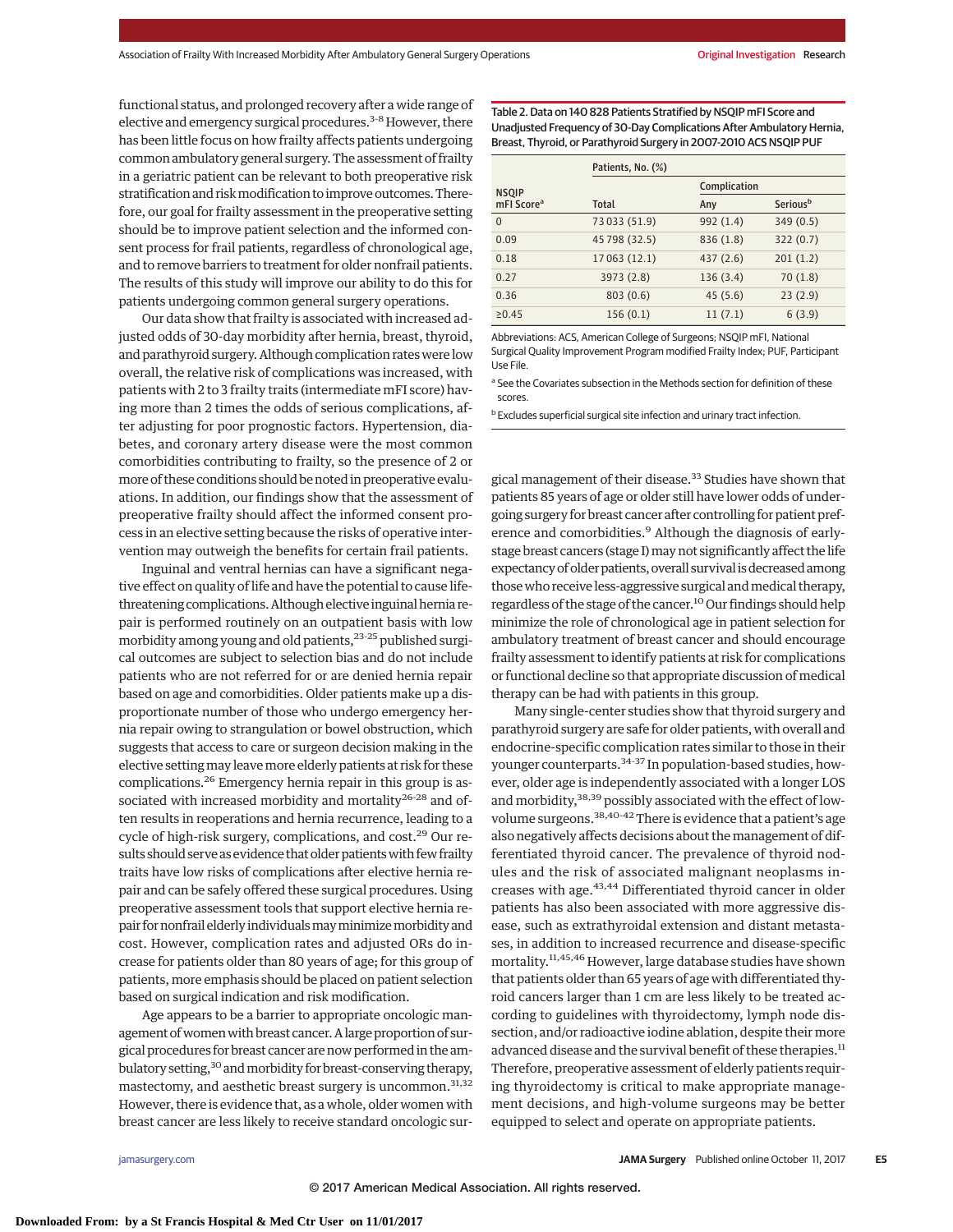Table 3. Association of NSQIP mFI and 30-Day Morbidity After Ambulatory and 23-Hour-Stay Hernia, Breast, Thyroid, or Parathyroid Surgery in 2007-2010 ACS NSQIP PUF

| Characteristic                      | <b>Unadjusted Frequency</b><br>of Complications,<br>$No./Total No.$ $(\%)$ | <b>Adjusted OR</b><br>(95% CI) | P Value   |
|-------------------------------------|----------------------------------------------------------------------------|--------------------------------|-----------|
| <b>Any Complication</b>             |                                                                            |                                |           |
| NSQIP mFI                           |                                                                            |                                |           |
| Low $(0.18)$                        | 1828/118831 (1.5)                                                          | 1.0 [Reference]                | <b>NA</b> |
| Intermediate (0.18-0.35)            | 573/21036 (2.7)                                                            | 1.70 (1.54-1.88)               | < .001    |
| High $(20.36)$                      | 56/961 (5.8)                                                               | 3.35 (2.52-4.46)               | < .001    |
| Sex                                 |                                                                            |                                |           |
| Male                                | 850/60480 (1.4)                                                            | 1.0 [Reference]                | <b>NA</b> |
| Female                              | 1606/80 147 (2.0)                                                          | $1.33(1.18-1.50)$              | < .001    |
| Age, y                              |                                                                            |                                |           |
| $40 - 49$                           | 583/34 383 (1.7)                                                           | 1.0 [Reference]                | <b>NA</b> |
| $50 - 59$                           | 657/40 627 (1.6)                                                           | $0.95(0.85-1.06)$              | .35       |
| $60 - 69$                           | 588/33895 (1.7)                                                            | $0.96(0.86 - 1.09)$            | .55       |
| 70-79                               | 379/20243 (1.9)                                                            | $1.01(0.88-1.16)$              | .92       |
| 80-89                               | 192/8549 (2.3)                                                             | $1.21(1.02-1.45)$              | .03       |
| $\geq 90$                           | 24/692 (3.5)                                                               | $1.99(1.30-3.05)$              | .002      |
| Race/ethnicity                      |                                                                            |                                |           |
| American Indian or Alaskan Native   | 16/806 (2.0)                                                               | 1.0 [Reference]                | <b>NA</b> |
| Asian or Pacific Islander           | 29/3173 (0.9)                                                              | $0.50(0.27-0.94)$              | .03       |
| <b>Black</b>                        | 227/12 675 (1.8)                                                           | $0.87(0.52 - 1.46)$            | .60       |
| White                               | 1960/109 395 (1.8)                                                         | $0.95(0.58 - 1.57)$            | .85       |
| Other or unknown                    | 225/14779 (1.5)                                                            | $0.86(0.52 - 1.45)$            | .58       |
| Anesthesia type                     |                                                                            |                                |           |
| General                             | 2096/109 207 (1.9)                                                         | 1.0 [Reference]                | <b>NA</b> |
| Local and monitored anesthesia care | 315/28 318 (1.1)                                                           | $0.63(0.56-0.72)$              | < 0.01    |
| Epidural or spinal                  | 27/1881 (1.4)                                                              | $0.88(0.60-1.30)$              | .53       |
| Regional                            | 16/766(2.1)                                                                | $1.09(0.66 - 1.80)$            | .74       |
| Tobacco use                         | 481/23 157 (2.1)                                                           | $1.20(1.08-1.34)$              | .001      |
| Currently undergoing dialysis       | 30/655(4.6)                                                                | $2.10(1.43-3.05)$              | < .001    |
| Corticosteroid use                  | 67/2089 (3.2)                                                              | $1.52(1.18-1.96)$              | .001      |
| <b>Serious Complications</b>        |                                                                            |                                |           |
| NSQIP mFI score                     |                                                                            |                                |           |
| Low (< 0.18)                        | 671/118 831 (0.6)                                                          | 1.0 [Reference]                | <b>NA</b> |
| Intermediate (0.18-0.35)            | 271/21036 (1.3)                                                            | $2.00(1.72 - 2.34)$            | < .001    |
| High $(20.36)$                      | 29/961 (3.0)                                                               | 3.95 (2.65-5.87)               | < .001    |
| Sex                                 |                                                                            |                                |           |
| Male                                | 383/60480 (0.6)                                                            | 1.0 [Reference]                | <b>NA</b> |
| Female                              | 587/80 147 (0.7)                                                           | 1.12 (0.94-1.34)               | .21       |
| Age, y                              |                                                                            |                                |           |
| $40 - 49$                           | 218/34 383 (0.6)                                                           | 1.0 [Reference]                | <b>NA</b> |
| $50 - 59$                           | 233/40 627 (0.6)                                                           | $0.86(0.72 - 1.04)$            | .13       |
| 60-69                               | 239/33895 (0.7)                                                            | $0.98(0.81 - 1.19)$            | .85       |
| 70-79                               | 164/20243 (0.8)                                                            | $1.06(0.85-1.31)$              | .62       |
| 80-89                               | 90/8549 (1.1)                                                              | $1.36(1.04-1.77)$              | .03       |
| $\geq 90$                           | 11/692(1.6)                                                                | 2.27 (1.21-4.24)               | .01       |
| Race/ethnicity                      |                                                                            |                                |           |
| American Indian or Alaskan Native   | 8/806(1.0)                                                                 | 1.0 [Reference]                | NA        |
| Asian or Pacific Islander           | 10/3173(0.3)                                                               | $0.33(0.13 - 0.87)$            | .02       |
| <b>Black</b>                        | 107/12 675 (0.8)                                                           | $0.80(0.39-1.66)$              | .55       |
| White                               | 764/109 395 (0.7)                                                          | $0.70(0.35-1.42)$              | .33       |
| Other or unknown                    | 82/14 779 (0.6)                                                            | $0.62(0.30-1.28)$              | .20       |
| Anesthesia type                     |                                                                            |                                |           |
| General                             | 832/109 207 (0.8)                                                          | 1.0 [Reference]                | NA        |
| Local and monitored anesthesia care | 114/28 318 (0.4)                                                           | $0.66(0.53-0.81)$              | 1001      |
| Epidural or spinal                  | 17/1881 (0.9)                                                              | $1.22(0.74-2.00)$              | .43       |
| Regional                            | 6/766(0.8)                                                                 | $1.02(0.45 - 2.29)$            | .97       |
| Tobacco use                         | 208/23 157 (0.9)                                                           | $1.31(1.11-1.54)$              | .001      |
| Currently undergoing dialysis       | 15/655(2.3)                                                                | $2.12(1.25-3.60)$              | .005      |
| Corticosteroid use                  | 42/2089 (2.0)                                                              | $2.28(1.65-3.14)$              | < .001    |

Abbreviations: ACS, American College of Surgeons; NA, not applicable; NSQIP mFI, National Surgical Quality Improvement Program modified Frailty Index; OR, odds ratio; PUF, Participant Use File.

**E6 JAMA Surgery** Published online October 11, 2017 **(Reprinted)** in the state of the state of the state of the state of the state of the state of the state of the state of the state of the state of the state of the state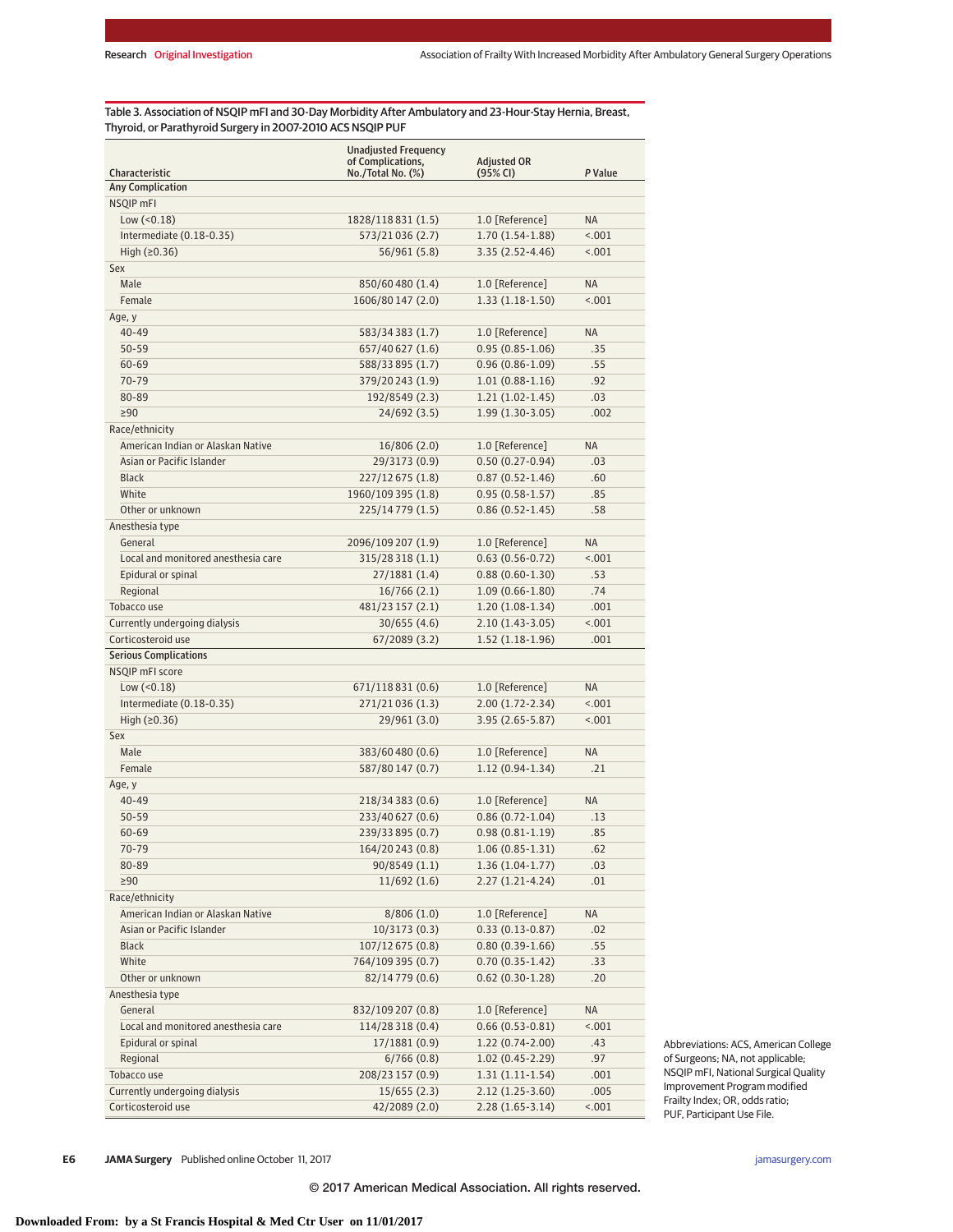Table 4. Operation-Specific Association of NSQIP mFI and 30-Day Morbidity After Ambulatory and 23-Hour-Stay Hernia, Breast, Thyroid, or Parathyroid Surgery in 2007-2010 ACS NSQIP PUF

|                                    | <b>Unadjusted Frequency</b><br>of Complications. | <b>Adiusted OR</b>  |           |
|------------------------------------|--------------------------------------------------|---------------------|-----------|
| Characteristic                     | No./Total No. (%)                                | (95% CI)            | P Value   |
| Hernia                             |                                                  |                     |           |
| Any complication                   |                                                  |                     |           |
| Low mFI score (<0.18)              | 879/59 330 (1.5)                                 | 1.0 [Reference]     | <b>NA</b> |
| Intermediate mFI score (0.18-0.35) | 324/11583 (2.8)                                  | $1.89(1.65 - 2.17)$ | < 0.01    |
| High mFI score (≥0.36)             | 33/542(6.1)                                      | $4.11(2.83 - 5.97)$ | < 0.01    |
| Serious complication               |                                                  |                     |           |
| Low mFI score                      | 365/59 330 (0.6)                                 | 1.0 [Reference]     | <b>NA</b> |
| Intermediate mFI score             | 161/11583 (1.4)                                  | $2.06(1.69-2.51)$   | < 0.01    |
| High mFI score                     | 16/542(2.9)                                      | 3.90 (2.28-6.67)    | < .001    |
| <b>Breast</b>                      |                                                  |                     |           |
| Any complication                   |                                                  |                     |           |
| Low mFI score                      | 843/44342 (1.9)                                  | 1.0 [Reference]     | <b>NA</b> |
| Intermediate NSQIP mFI score       | 217/6617 (3.3)                                   | $1.75(1.49-2.06)$   | < .001    |
| High mFI score                     | 18/308 (5.8)                                     | 2.98 (1.82-4.88)    | < .001    |
| Serious complication               |                                                  |                     |           |
| Low mFI score                      | 265/44 342 (0.6)                                 | 1.0 [Reference]     | <b>NA</b> |
| Intermediate mFI score             | 92/6617 (1.4)                                    | $2.42(1.87 - 3.13)$ | < .001    |
| High mFI score                     | 12/308 (3.9)                                     | 6.39 (3.45-11.84)   | 15.001    |
| <b>Cervical Endocrine</b>          |                                                  |                     |           |
| Any complication                   |                                                  |                     |           |
| Low mFI score                      | 106/15 159 (0.7)                                 | 1.0 [Reference]     | <b>NA</b> |
| Intermediate NSQIP mFI score       | 32/2836 (1.1)                                    | $1.42(0.93-2.16)$   | .10       |
| High mFI score                     | 5/111(4.5)                                       | 4.53 (1.73-11.86)   | .002      |
| Serious complication               |                                                  |                     |           |
| Low mFI score                      | 41/15159(0.3)                                    | 1.0 [Reference]     | <b>NA</b> |
| Intermediate NSQIP mFI score       | 18/2836 (0.6)                                    | $1.59(0.88 - 2.87)$ | .12       |
| High mFI score                     | 1/111(0.9)                                       | 1.49 (0.19-11.44)   | .70       |

Abbreviations: ACS, American College of Surgeons; NA, not applicable; NSQIP mFI, National Surgical Quality Improvement Program modified Frailty Index; OR, odds ratio; PUF, Participant Use File.

A patient's age affects the likelihood of managing primary hyperparathyroidism with surgical therapy. The prevalence of primary hyperparathyroidism increases with age and is estimated to be 1.5% among patients 65 years of age or older and 3.4% among postmenopausal women.47 Surgery is the only definitive treatment for primary hyperparathyroidism, and long-term observational studies demonstrate improvement in bone mineral density and decreased overall mortality owing to cardiovascular events after successful parathyroidectomy.<sup>48-53</sup> Because many elderly patients with primary hyperparathyroidism are asymptomatic with mild hypercalcemia, surveillance is often advocated. The older a patient is, the less likely he or she is to undergo a parathyroidectomy, even when the patient meets consensus criteria for operative management and after adjusting for comorbidity and biochemical parameters.12 In addition, older patients experience significantly longer delays to surgical referral, exposing them to additional negative effects on the skeletal, renal, and cardiovascular systems.12,37 Our data show that a preoperative frailty assessment will improve our ability to identify patients with primary hyperparathyroidism who are at higher risk of complications and those who will benefit from a parathyroidectomy.

The only factor associated with decreased odds of complications in our analysis was anesthesia with local and monitored anesthesia care. These results are consistent with those of singlecenter studies of elderly patients undergoing inguinal hernia repair that have shown low complication rates, comparable to those

of younger, healthier patients, with the use of local anesthesia.<sup>54,55</sup> For frail patients who choose to undergo hernia repair, local and monitored anesthesia care should be used whenever possible. Reports have documented the successful use of local anesthesia in breast-conserving therapy and mastectomy, although most studies are small, have focused on feasibility without conversion to general anesthesia, and have not shown significant differences in complications or oncologic outcomes.<sup>56-60</sup> The use of local with monitored anesthesia care may be challenging in complex surgical procedures for breast cancer, such as modified radical mastectomy or axillary dissection, but it should be considered for patients with increased anesthesia risk who are undergoing ambulatory breast surgery. Most studies of local anesthesia in thyroidectomy and parathyroidectomy report using it in combination with regional superficial and deep cervical plexus blocks. Most large studies are from high-volume, tertiary referral centers, with many being single-surgeon series.<sup>61-63</sup> Although their results suggest this technique is feasible, it is not likely that outcomes are generalizable, especially given the inability to use nerve monitoring, which has become routine at many centers, and the difficulty converting a cervical operation to general endotracheal anesthesia, which is required in 3% to 10% of operations. 61-63

## Limitations

Many limitations of our study are inherent to those that use large administrative databases and are due to the nature of data col-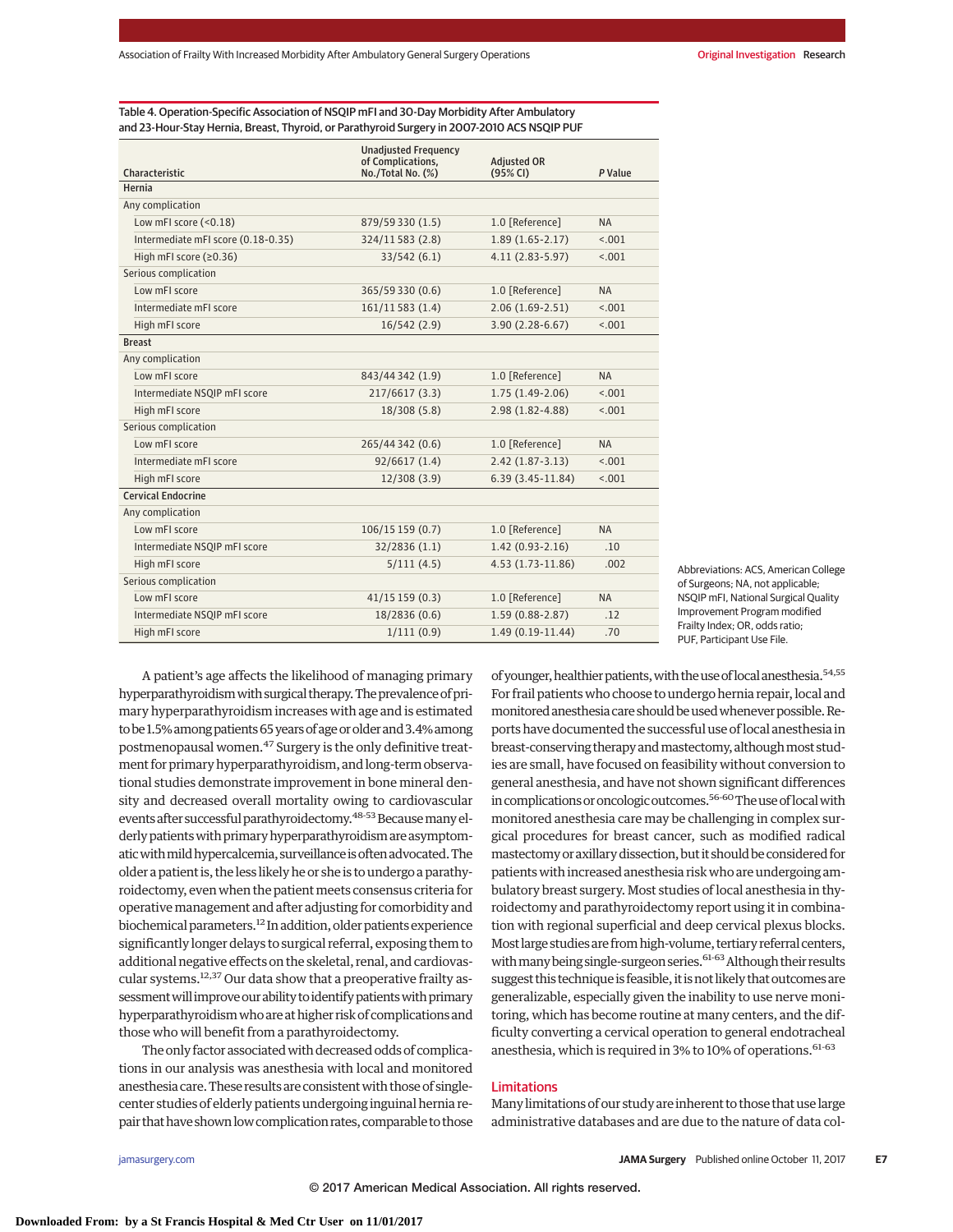lection and reporting. Outcomes reported in the NSQIP are limited to 30 days, which is a short period to assess the physiological and functional effects of surgery on older patients, given evidence of the increased risk of progressive functional decline and death at 1 year and longer after major general surgery.<sup>64</sup> In addition, the NSQIP prior to 2011 does not include data on readmissions, which are associated with persistent functional deficits in elderly patients and are a critical perioperative outcome in frail populations.<sup>65</sup> Owing to the data available in the NSQIP, our ability to assess frailty was limited, and we chose to use themFI because of its validation and use in prior studies.<sup>13,21,66</sup> Many variables included in themFI are comorbidities, and although they map to variables from the Canadian Study of Health and Aging Frailty Index and contribute to frailty as accumulated deficits that make patients vulnerable to acute stressors, they provide an incomplete picture of patient frailty. An evaluation of functional status, cognition, andmobilitywould have allowed amore comprehensive assessment. The NSQIP does not include several adverse outcomes documented in elderly patients after surgery, such as postoperative depression, anxiety, loss of independence, and accelerated cognitive decline, so we may not be capturing the magnitude of the negative effect these operations have on this vulnerable patient population.<sup>64</sup> In addition, large academic teaching institutions are overrepresented in the NSQIP, which may affect the generalizability of our results to community hospitals that perform a large proportion of common ambulatory

general surgery procedures. Finally, the NSQIP stopped collecting data on many variables in the validated mFI after  $2010<sup>67</sup>$  so we were unable to include recent years in our analysis.

## **Conclusions**

Frailty is associated with worse perioperative outcomes in patients undergoing ambulatory hernia, breast, thyroid, or parathyroid surgery, and its preoperative assessment is still necessary in these seemingly low-risk operations. Our findings contribute to the expanding literature highlighting the relevance of frailty rather than chronological age in preoperative decision making and preparation. Informed consent should be adjusted based on frailty to ensure that patients have an accurate assessment of their risk when making decisions about whether to undergo surgery. A patient's age should not be used as a barrier to appropriate surgical management of conditions that affect quality of life and long-term risk of associated complications, such as in hernia repair or parathyroidectomy, or treatment of malignant neoplasms, such as in breast surgery and thyroid surgery. Best practices guidelines<sup>68</sup> should be followed to ensure an adequate preoperative assessment of frailty in geriatric patients planned for any inpatient or outpatient operation to appropriately care for and minimize morbidity in this unique patient population.

#### ARTICLE INFORMATION

**Accepted for Publication:** June 25, 2017. **Published Online:** October 11, 2017. doi[:10.1001/jamasurg.2017.4007](http://jama.jamanetwork.com/article.aspx?doi=10.1001/jamasurg.2017.4007&utm_campaign=articlePDF%26utm_medium=articlePDFlink%26utm_source=articlePDF%26utm_content=jamasurg.2017.4007)

**AuthorContributions:**DrSeib had fullaccess toall the data in the study and takes responsibility for the integrity of the data and the accuracy of the data analysis. Study concept and design: All authors. Acquisition, analysis, or interpretation of data: Seib, Finlayson.

Drafting of the manuscript: Seib.

Critical revision of the manuscript for important intellectual content: All authors. Statistical analysis: Seib.

Administrative, technical, or material support: Seib, Chomsky-Higgins, Suh, Duh, Finlayson. Study supervision: Suh, Duh, Finlayson.

**Conflict of Interest Disclosures:** None reported. **Funding/Support:**Dr Finlayson is supported by grant

R01AG044425 from the National Institute on Aging.

**Role of the Funder/Sponsor:** The funding source had no role in the design and conduct of the study; collection, management, analysis, and interpretation of the data; preparation, review, or approval of the manuscript; and decision to submit the manuscript for publication.

**Disclaimer:** The American College of Surgeons National Surgical Quality Improvement Program and the hospitals participating in the American College of Surgeons National Surgical Quality Improvement Program are the source of the data used herein; they have not verified and are not responsible for the statistical validity of the data analysis or the conclusions derived by the authors. **Meeting Presentation:** This paper was presented at the 88th Annual Meeting of the Pacific Coast

Surgical Association; February 20, 2017; Indian Wells, California.

#### **REFERENCES**

**1**. Cullen KA, Hall MJ, Golosinskiy A. Ambulatory surgery in the United States, 2006. [Natl Health Stat](https://www.ncbi.nlm.nih.gov/pubmed/19294964) Report[. 2009;\(11\):1-25.](https://www.ncbi.nlm.nih.gov/pubmed/19294964)

**2**. Vincent GK, Velkoff VA; US Census Bureau. The Next Four Decades: The Older Population in the United States: 2010 to 2050. Washington, DC: US Dept of Commerce, Economics and Statistics Administration, US Census Bureau; 2010. **3**. Gajdos C, Kile D, Hawn MT, Finlayson E, Henderson WG, Robinson TN. Advancing age and 30-day adverse outcomes after nonemergent general surgeries. [J Am Geriatr Soc](https://www.ncbi.nlm.nih.gov/pubmed/23927841). 2013;61(9): [1608-1614.](https://www.ncbi.nlm.nih.gov/pubmed/23927841)

**4**. Augustin T, Burstein MD, Schneider EB, et al. Frailty predicts risk of life-threatening complications and mortality after pancreatic resections. Surgery[. 2016;160\(4\):987-996.](https://www.ncbi.nlm.nih.gov/pubmed/27545992)

**5**. Makary MA, Segev DL, Pronovost PJ, et al. Frailty as a predictor of surgical outcomes in older patients.J Am Coll Surg[. 2010;210\(6\):901-908.](https://www.ncbi.nlm.nih.gov/pubmed/20510798) **6**. Robinson TN, Wallace JI, Wu DS, et al. Accumulated frailty characteristics predict postoperative discharge institutionalization in the geriatric patient. J Am Coll Surg[. 2011;213\(1\):37-42.](https://www.ncbi.nlm.nih.gov/pubmed/21435921)

**7**. Farhat JS, Velanovich V, Falvo AJ, et al. Are the frail destined to fail? Frailty index as predictor of surgical morbidity and mortality in the elderly. [J Trauma Acute Care Surg](https://www.ncbi.nlm.nih.gov/pubmed/22695416). 2012;72(6):1526-1530. **8**. Joseph B, Zangbar B, Pandit V, et al. Emergency general surgery in the elderly: too old or too frail? J Am Coll Surg[. 2016;222\(5\):805-813.](https://www.ncbi.nlm.nih.gov/pubmed/27113515)

**9**. Lavelle K, Sowerbutts AM, Bundred N, et al. Is lack of surgery for older breast cancer patients in

the UK explained by patient choice or poor health? a prospective cohort study. [Br J Cancer](https://www.ncbi.nlm.nih.gov/pubmed/24292450). 2014;110 [\(3\):573-583.](https://www.ncbi.nlm.nih.gov/pubmed/24292450)

**10**. Schonberg MA, Marcantonio ER, Ngo L, Li D, Silliman RA, McCarthy EP. Causes of death and relative survival of older women after a breast cancer diagnosis.J Clin Oncol[. 2011;29\(12\):1570-1577.](https://www.ncbi.nlm.nih.gov/pubmed/21402602) **11**. Park HS, Roman SA, Sosa JA. Treatment patterns of aging Americans with differentiated thyroid cancer. Cancer[. 2010;116\(1\):20-30.](https://www.ncbi.nlm.nih.gov/pubmed/19908255) **12**. Wu B, Haigh PI, Hwang R, et al. Underutilization of parathyroidectomy in elderly patients with primary hyperparathyroidism. [J Clin Endocrinol](https://www.ncbi.nlm.nih.gov/pubmed/20610600) Metab[. 2010;95\(9\):4324-4330.](https://www.ncbi.nlm.nih.gov/pubmed/20610600)

**13**. Suskind AM, Walter LC, Jin C, et al. Impact of frailty on complications in patients undergoing common urological procedures: a study from the American College of Surgeons National Surgical Quality Improvement database. BJU Int[. 2016;117](https://www.ncbi.nlm.nih.gov/pubmed/26691588) [\(5\):836-842.](https://www.ncbi.nlm.nih.gov/pubmed/26691588)

**14**. Harari D, Hopper A, Dhesi J, Babic-Illman G, Lockwood L, Martin F. Proactive care of older people undergoing surgery ('POPS'): designing, embedding, evaluating and funding a comprehensive geriatric assessment service for older elective surgical patients. [Age Ageing](https://www.ncbi.nlm.nih.gov/pubmed/17259638). 2007; [36\(2\):190-196.](https://www.ncbi.nlm.nih.gov/pubmed/17259638)

**15**. Gillis C, Li C, Lee L, et al. Prehabilitation versus rehabilitation: a randomized control trial in patients undergoing colorectal resection for cancer. Anesthesiology[. 2014;121\(5\):937-947.](https://www.ncbi.nlm.nih.gov/pubmed/25076007)

16. Valkenet K, van de Port IG, Dronkers JJ, de Vries WR, Lindeman E, Backx FJ. The effects of preoperative exercise therapy on postoperative outcome: a systematic review. Clin Rehabil[. 2011;25\(2\):99-111.](https://www.ncbi.nlm.nih.gov/pubmed/21059667) 17. Moran J, Guinan E, McCormick P, et al. The ability of prehabilitation to influence postoperative outcome